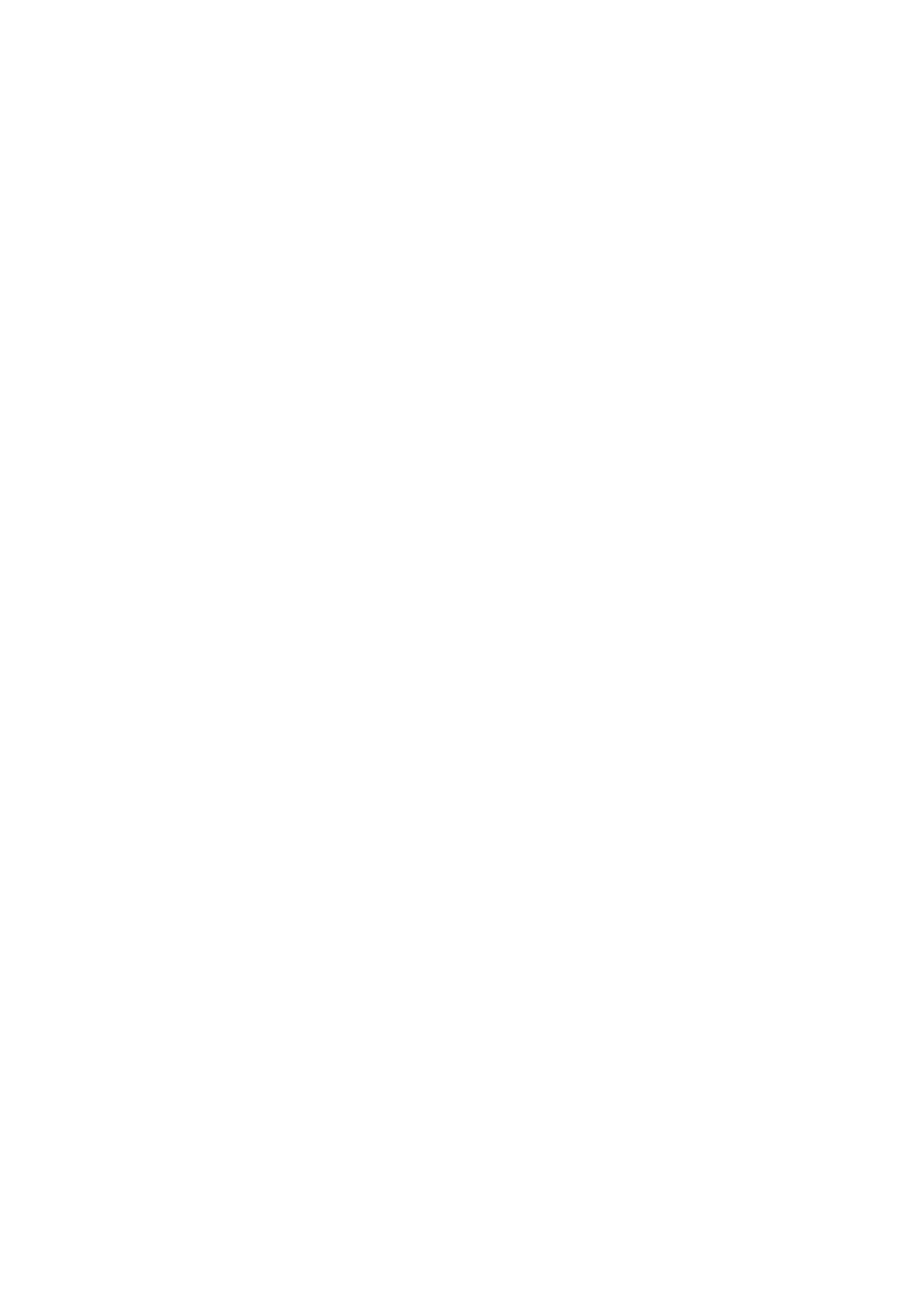### **Guaranty and Declaration English**

### **Copyright**

© 2017 **RIGOL** TECHNOLOGIES, INC. All Rights Reserved.

### **Trademark Information**

**RIGOL** is a registered trademark of **RIGOL** TECHNOLOGIES, INC.

### **Publication Number**

QGD21100-1110

### **Notices**

- **RIGOL** products are covered by P.R.C. and foreign patents, issued and pending.
- **RIGOL** reserves the right to modify or change parts of or all the specifications and pricing policies at the company's sole decision.
- Information in this publication replaces all previously released materials.
- Information in this publication is subject to change without notice.
- **RIGOL** shall not be liable for either incidental or consequential losses in connection with the furnishing, use, or performance of this manual, as well as any information contained.
- Any part of this document is forbidden to be copied, photocopied, or rearranged without prior written approval of **RIGOL**.

### **Product Certification**

**RIGOL** guarantees that this product conforms to the national and industrial standards in China as well as the ISO9001:2008 standard and the ISO14001:2004 standard. Other international standard conformance certifications are in progress.

### **Contact Us**

If you have any problem or requirement when using our products or this manual, please contact **RIGOL**.

E-mail: service@rigol.com

Website: [www.rigol.com](http://www.rigol.com/)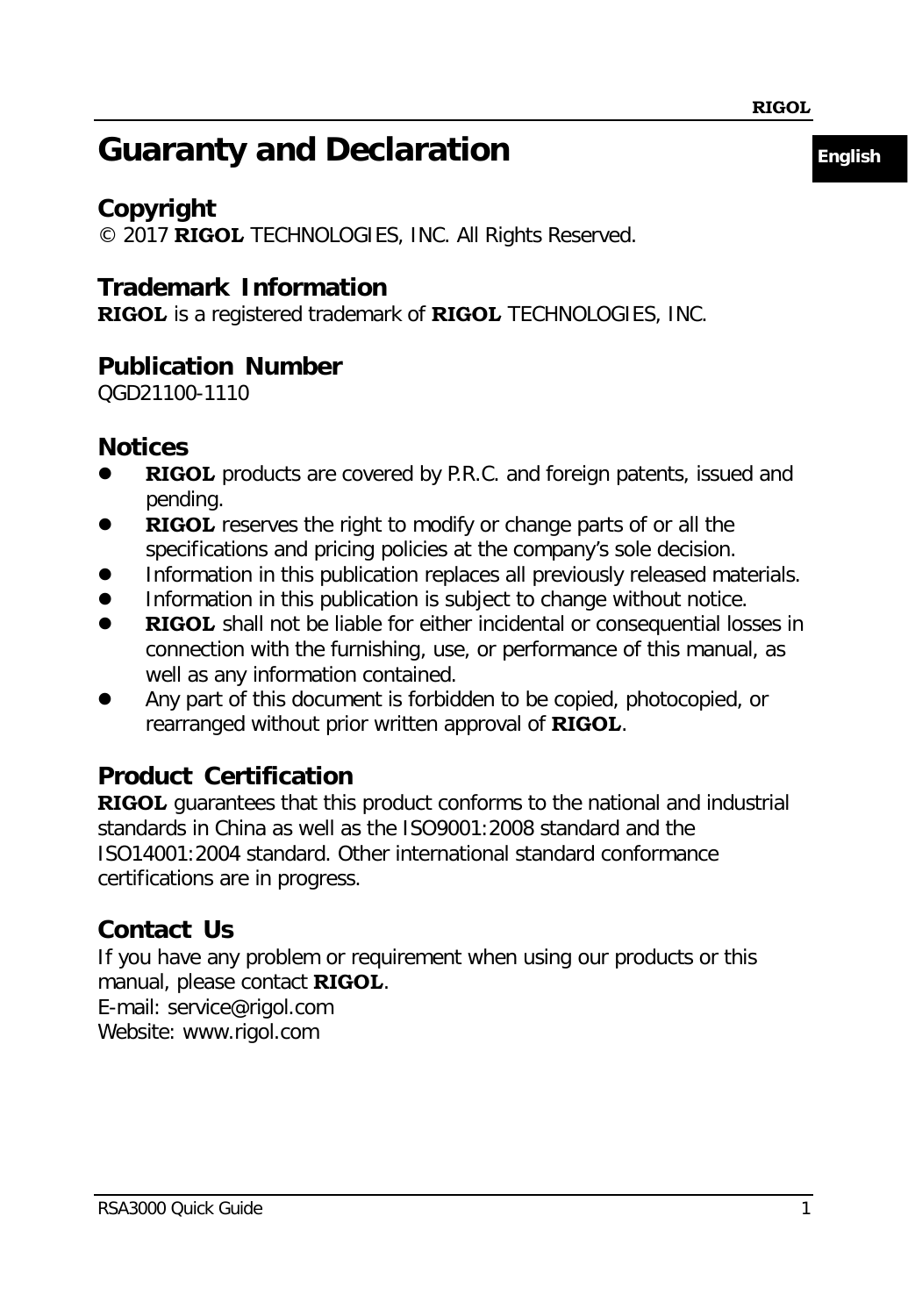### **English General Safety Summary**

- 1. Only the exclusive power cord designed for the instrument and authorized for use within the local country could be used.
- 2. Ensure that the instrument is safely grounded.
- 3. Observe all terminal ratings.
- 4. Use proper overvoltage protection.
- 5. Do not operate without covers.
- 6. Do not insert objects into the air outlet.
- Use the proper fuse.
- 8. Avoid circuit or wire exposure.
- 9. Do not operate the instrument with suspected failures.
- 10. Provide adequate ventilation.
- 11. Do not operate in wet conditions.
- 12. Do not operate in an explosive atmosphere.
- 13. Keep instrument surfaces clean and dry.
- 14. Prevent electrostatic impact.
- 15. Handle with caution.

### **Safety Notices and Symbols**

#### **Safety Notices in this Manual:**



#### **WARNING**

Indicates a potentially hazardous situation or practice which, if not avoided, will result in serious injury or death.



### **CAUTION**

Indicates a potentially hazardous situation or practice which, if not avoided, could result in damage to the product or loss of important data.

### **Safety Terms on the Product:**

**DANGER** It calls attention to an operation, if not correctly performed, could result in injury or hazard immediately.

- **WARNING** It calls attention to an operation, if not correctly performed, could result in potential injury or hazard.
- **CAUTION** It calls attention to an operation, if not correctly performed, could result in damage to the product or other devices connected to the product.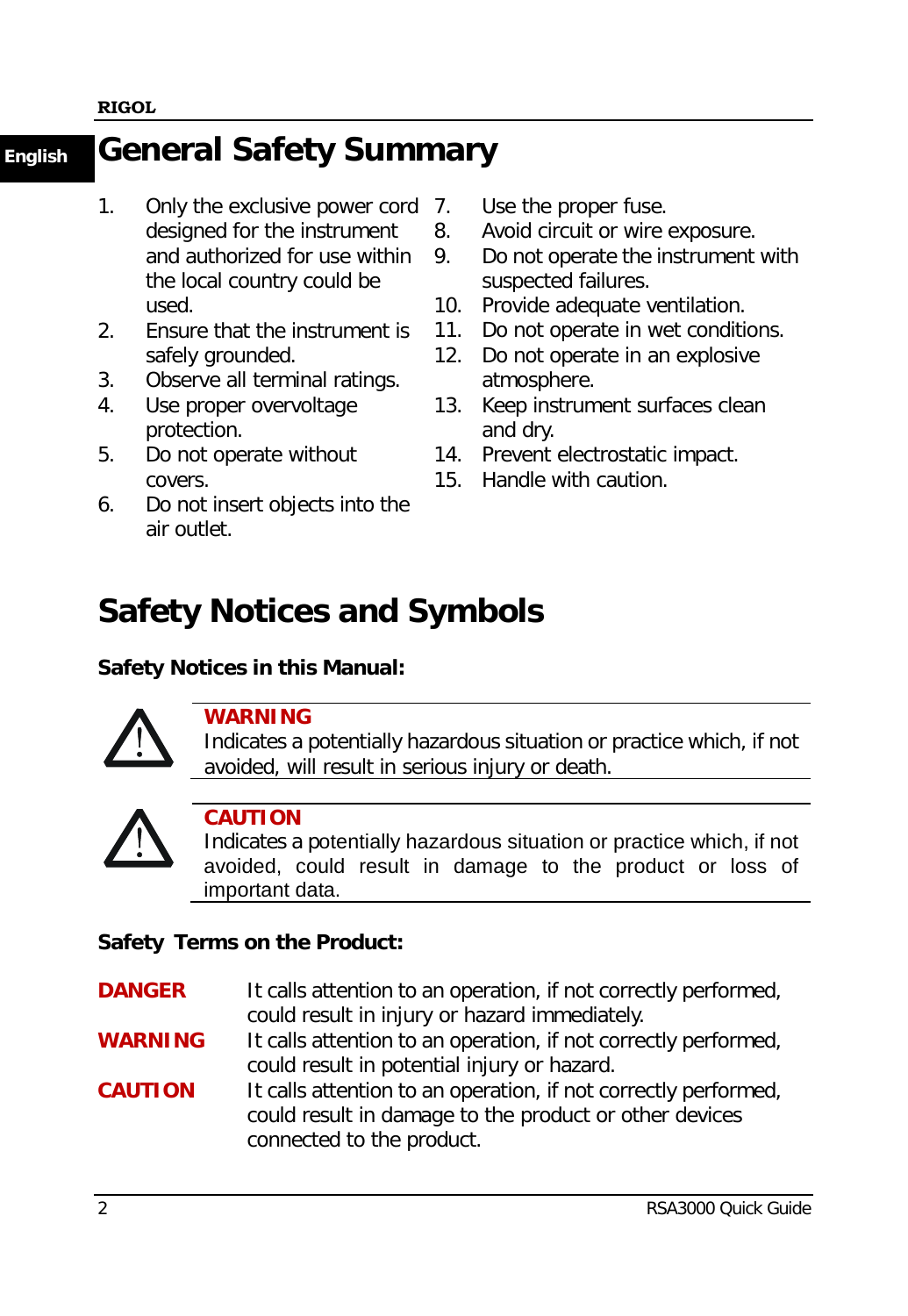### **English Safety Symbols on the Product:**





Hazardous Voltage

Safety Warning

Protective Earth Terminal





Chassis Ground Test Ground

## **Care and Cleaning**

### **Care**

Do not store or leave the instrument where it may be exposed to direct sunlight for long periods of time.

### **Cleaning**

Clean the instrument regularly according to its operating conditions.

- 1. Disconnect the instrument from all power sources.
- 2. Clean the external surfaces of the instrument with a soft cloth dampened with mild detergent or water. When cleaning the LCD, take care to avoid scarifying it.



### **CAUTION**

To avoid damage to the instrument, do not expose it to caustic liquids.



### **WARNING**

To avoid short-circuit resulting from moisture or personal injuries, ensure that the instrument is completely dry before connecting it to the power supply.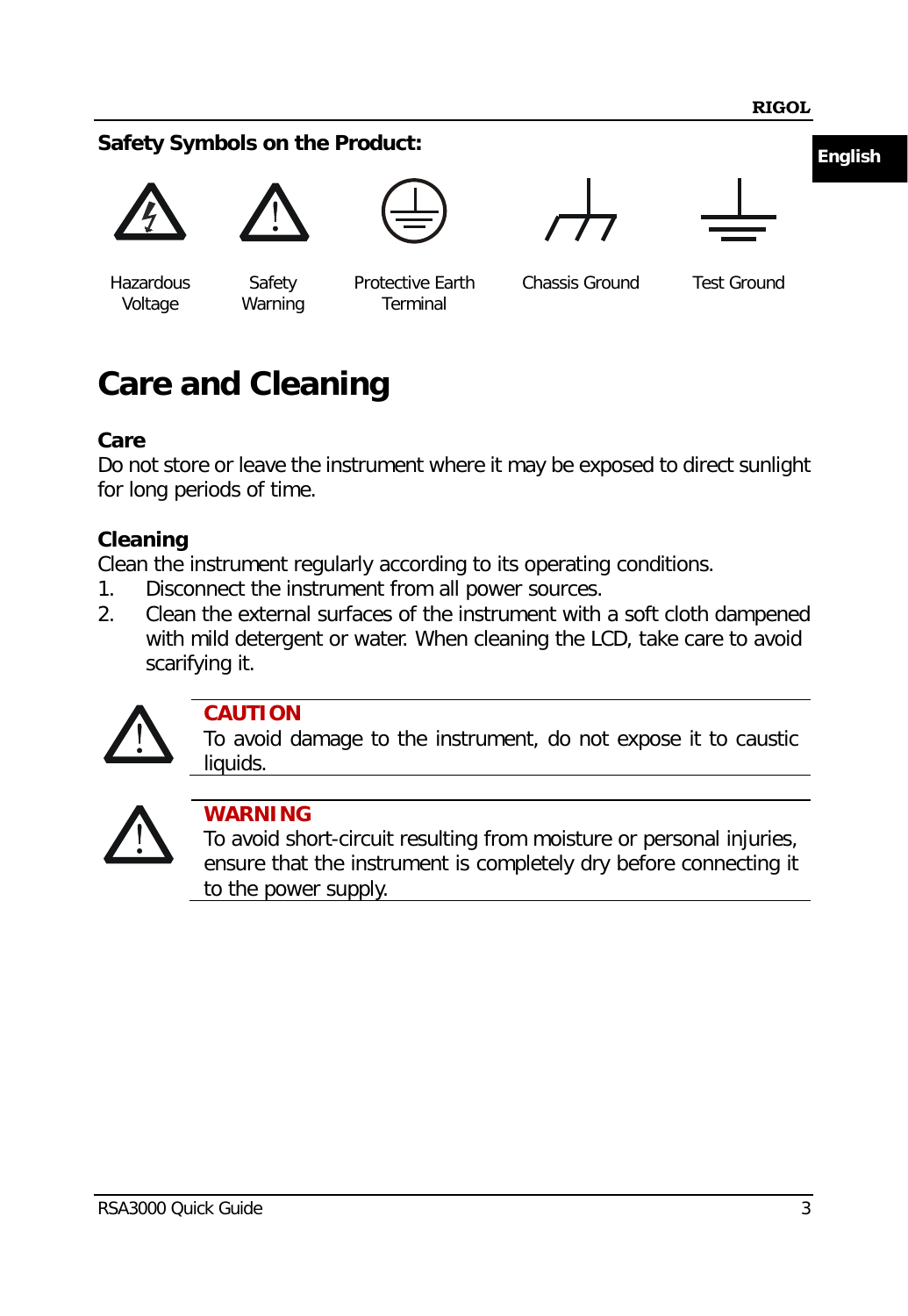### **English Document Overview**

This manual introduces some basic information that you should know when you use the RSA3000 series spectrum analyzer for the first time. It contains the following contents: out-of-box inspection method, product overview, how to connect the instrument to the AC power, turn-on checkout, and remote control overview.

#### **Tip**

For the latest version of this manual, download it from the official website of **RIGOL** [\(www.rigol.com\)](http://www.rigol.com/).

#### **Format Conventions in this Manual**

**1. Keys:**

The keys on the front panel are usually denoted by the format of "Key Name (Bold) + Text Box". For example, **FREQ** denotes the **FREQ** key.

#### **2. Menu Keys:**

The menu softkeys are usually denoted by the format of "Menu Word (Bold) + Character Shading". For example, **Center Freq** denotes the center frequency menu under the **FREQ** function key.

#### **3. Connectors:**

The connectors on the front or rear panel are usually denoted by the format of "Connector Name (Bold) + Square Brackets (Bold)". For example, **[Gen Output 50Ω].**

#### **4. Operation Procedures:**

"<sup>></sup>" represents the next step of operation. For example, **FREQ**  $\rightarrow$  Center **Freq** indicates pressing **FREQ** on the front panel and then pressing the menu softkey **Center Freq**.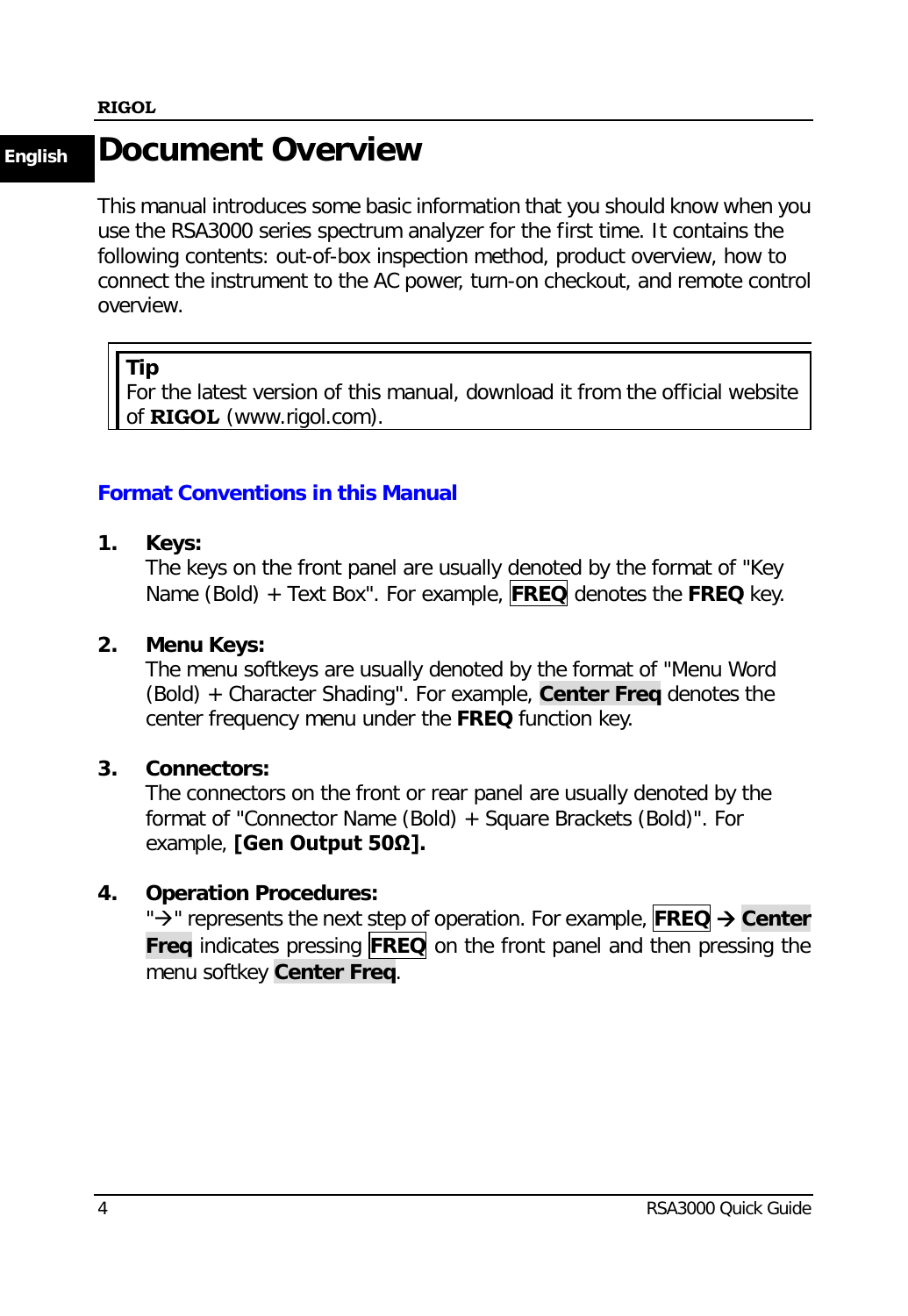### **Content Conventions in this Manual**

The RSA3000 series spectrum analyzer includes the following models. Unless otherwise specified, this manual takes RSA3045-TG as an example to illustrate the functions and operation methods of RSA3000 series spectrum analyzer.

| <b>Model</b> | <b>Frequency Range</b> | <b>Tracking Generator</b> |
|--------------|------------------------|---------------------------|
| RSA3045      | 9 kHz to 4.5 GHz       | None                      |
| RSA3030      | 9 kHz to 3 GHz         | None                      |
| RSA3045-TG   | 9 kHz to 4.5 GHz       | 4.5 GHz                   |
| RSA3030-TG   | 9 kHz to 3 GHz         | 3 GHz                     |

### **English**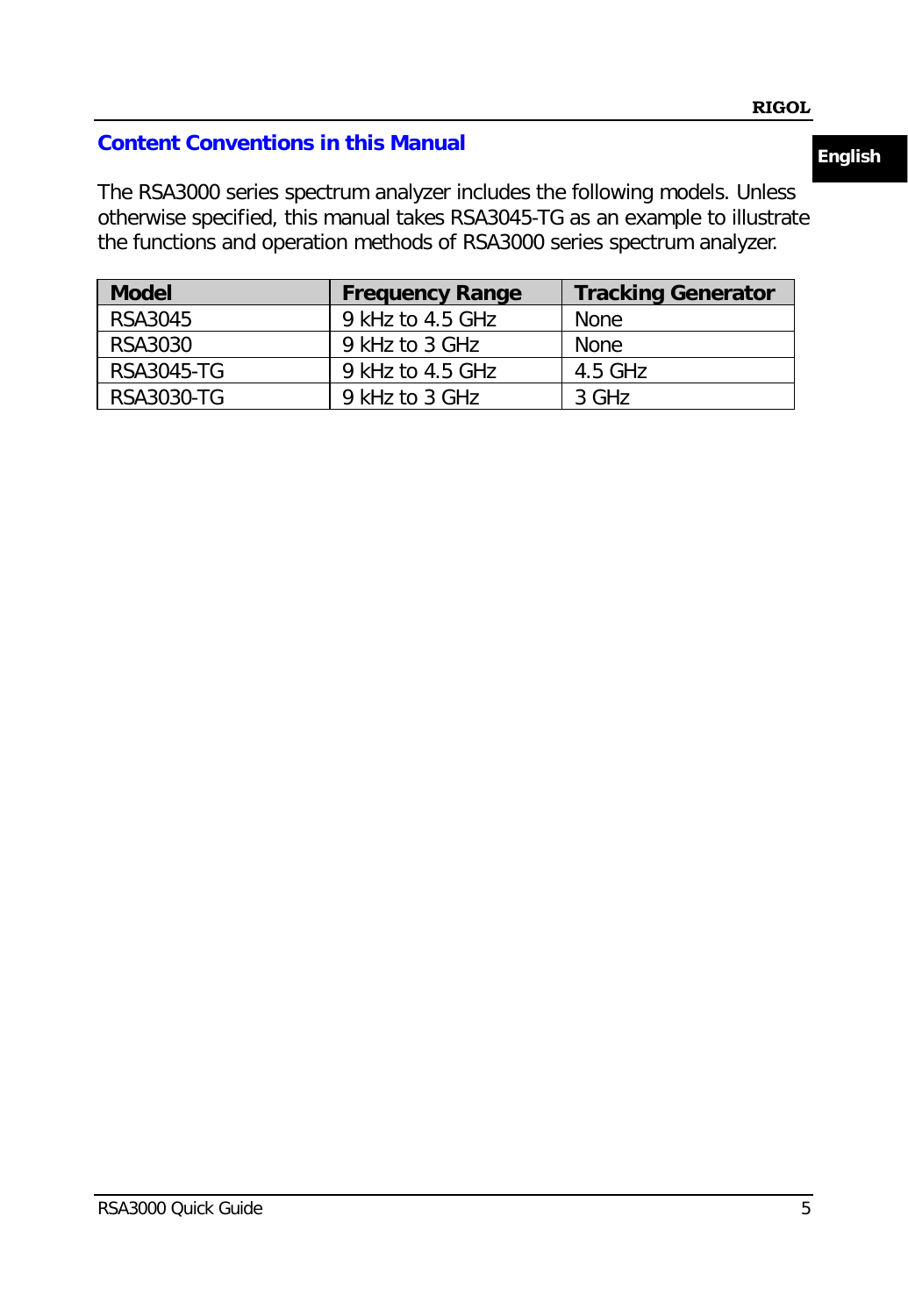### **English General Inspection**

#### **1**. **Inspect the packaging**

If the packaging has been damaged, do not dispose the damaged packaging or cushioning materials until the shipment has been checked for completeness and has passed both electrical and mechanical tests.

The consigner or carrier shall be liable for the damage to the instrument resulting from shipment. **RIGOL** would not be responsible for free maintenance/rework or replacement of the instrument.

#### **2**. **Inspect the instrument**

In case of any mechanical damage, missing parts, or failure in passing the electrical and mechanical tests, contact your **RIGOL** sales representative.

#### **3**. **Check the accessories**

Please check the accessories according to the packing lists. If the accessories are damaged or incomplete, please contact your **RIGOL** sales representative.

### **Product Overview**

RSA3000 series is a new generation of cost-efficient real-time spectrum analyzer with high performance. With superb performance specifications, as well as the clear user interface, the RSA3000 series allows you to operate it through various ways, such as pressing keys on the front panel, using the touch screen, connecting the mouse and the keyboard. Remote communication interfaces are also available. The instrument can be widely used in education science, corporate R&D, industrial production, and other fields.

For descriptions of the front panel, refer to [Figure 1;](#page-8-0) for descriptions of the rear panel, refer to [Figure 2;](#page-9-0) and for descriptions of the main interface (LCD), refer to [Figure 3.](#page-10-0)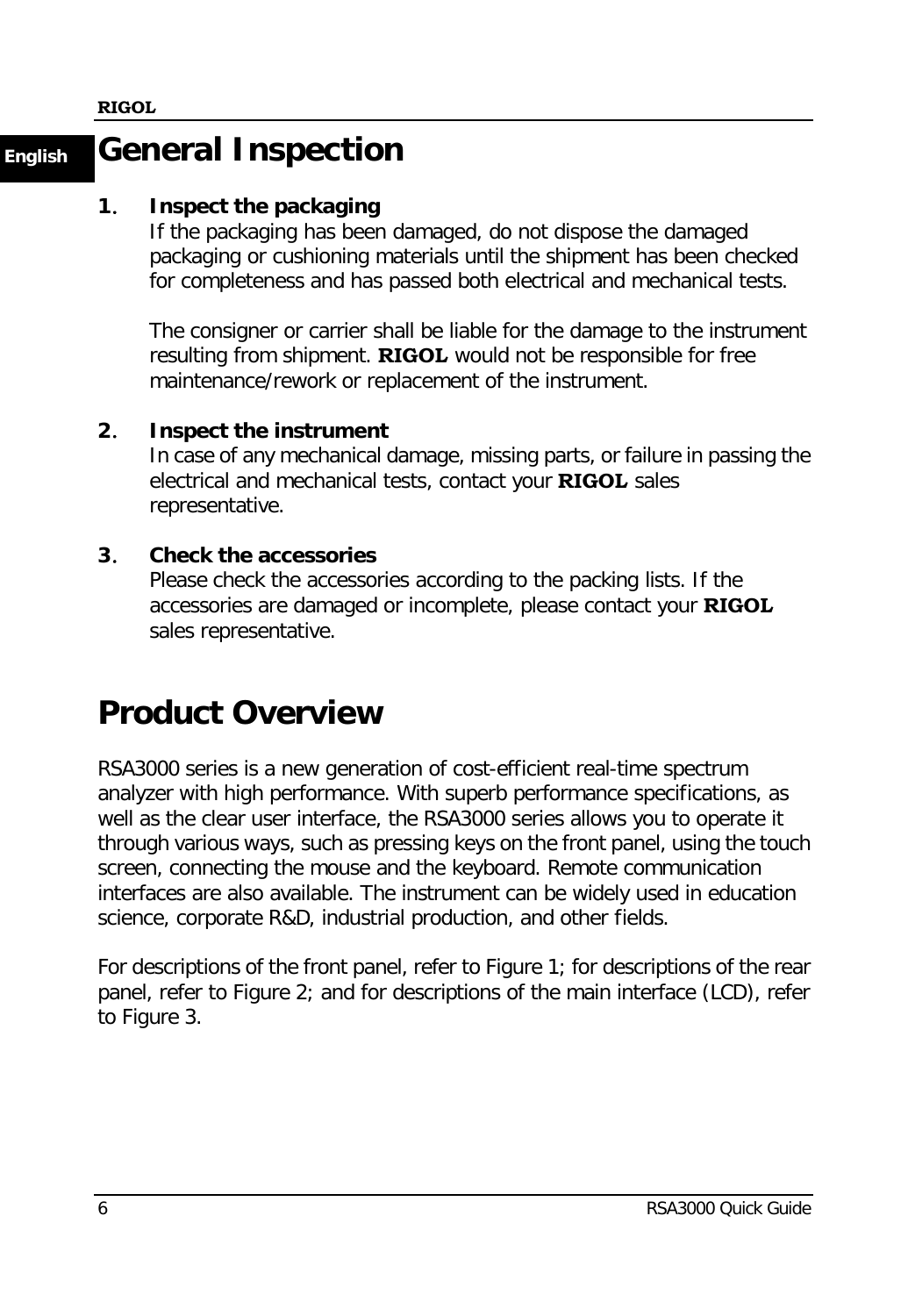

Figure 1 Front Panel

<span id="page-8-0"></span>

| Table 1 Front Panel Description |
|---------------------------------|
|---------------------------------|

| No.            | <b>Description</b>         | No. | <b>Description</b>        |
|----------------|----------------------------|-----|---------------------------|
|                | LCD                        | 9   | Numeric keyboard          |
| 2              | Menu softkeys              | 10  | TG output <sup>[1]</sup>  |
| 3              | Back to previous menu page | 11  | Utility function key area |
| $\overline{4}$ | Function key area          | 12  | Page up/down key          |
| 5              | Help key                   | 13  | Speaker                   |
| 6              | Knob                       | 14  | Earphone jack             |
| $\overline{7}$ | Arrow keys                 | 15  | <b>USB HOST</b>           |
| 8<br>. .       | RF input                   | 16  | Power key                 |

**Note[1]:** This function is only available for RSA3045-TG/RSA3030-TG.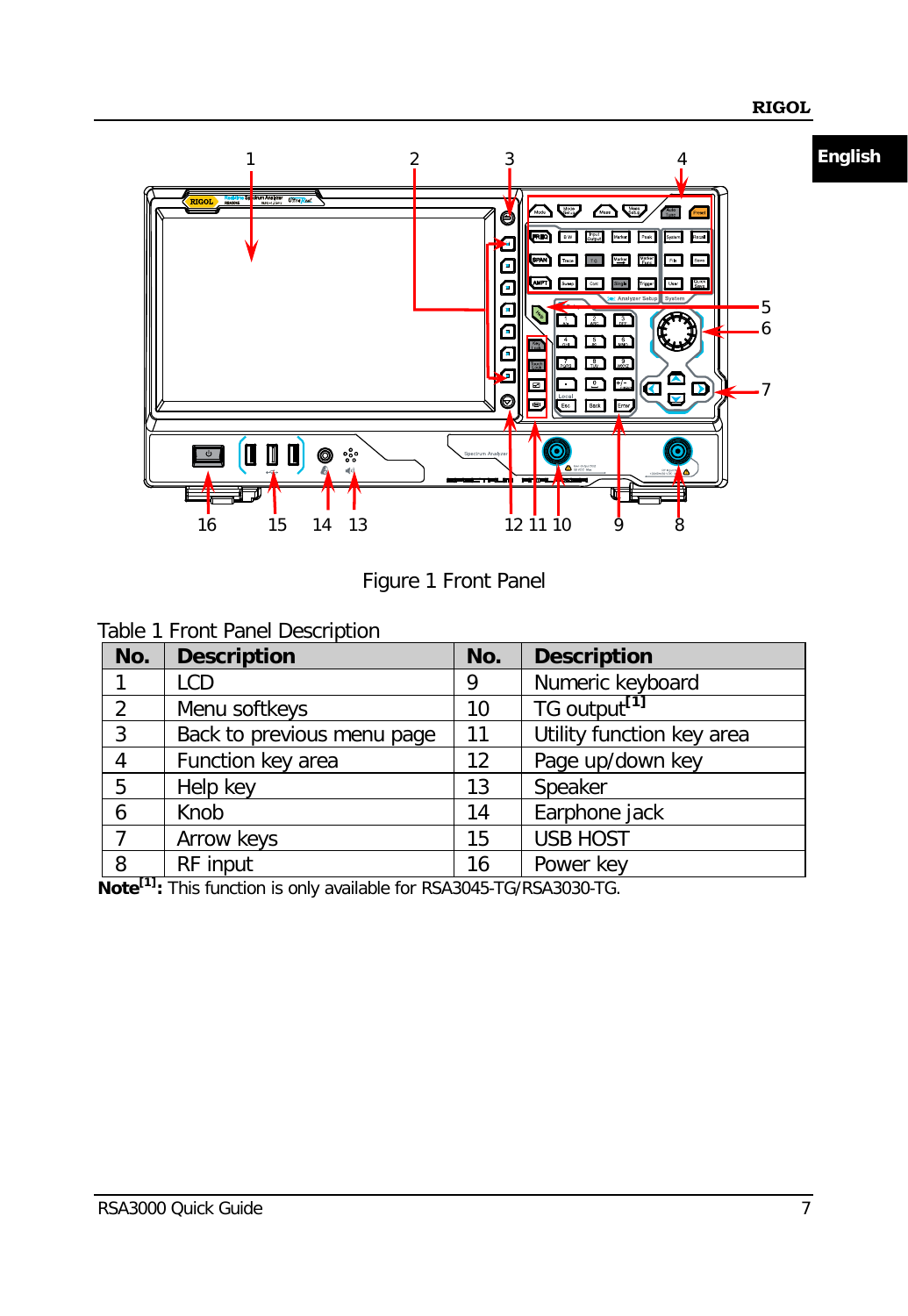

Figure 2 Rear Panel

<span id="page-9-0"></span>

| Table 2 Rear Panel Description |  |  |
|--------------------------------|--|--|
|                                |  |  |

| No. | <b>Description</b>      | No. | <b>Description</b> |
|-----|-------------------------|-----|--------------------|
|     | AC power cord connector | 8   | <b>TRIGGER IN</b>  |
| າ   | Fuse holder             | 9   | LAN                |
| 3   | OCXO (option)           | 10  | <b>USB DEVICE</b>  |
|     | Handle                  | 11  | <b>USB HOST</b>    |
| 5   | 10MHz IN                | 12  | <b>HDMI</b>        |
| 6   | 10MHz OUT               | 13  | IF OUT             |
|     | <b>TRIGGER IN/OUT</b>   |     |                    |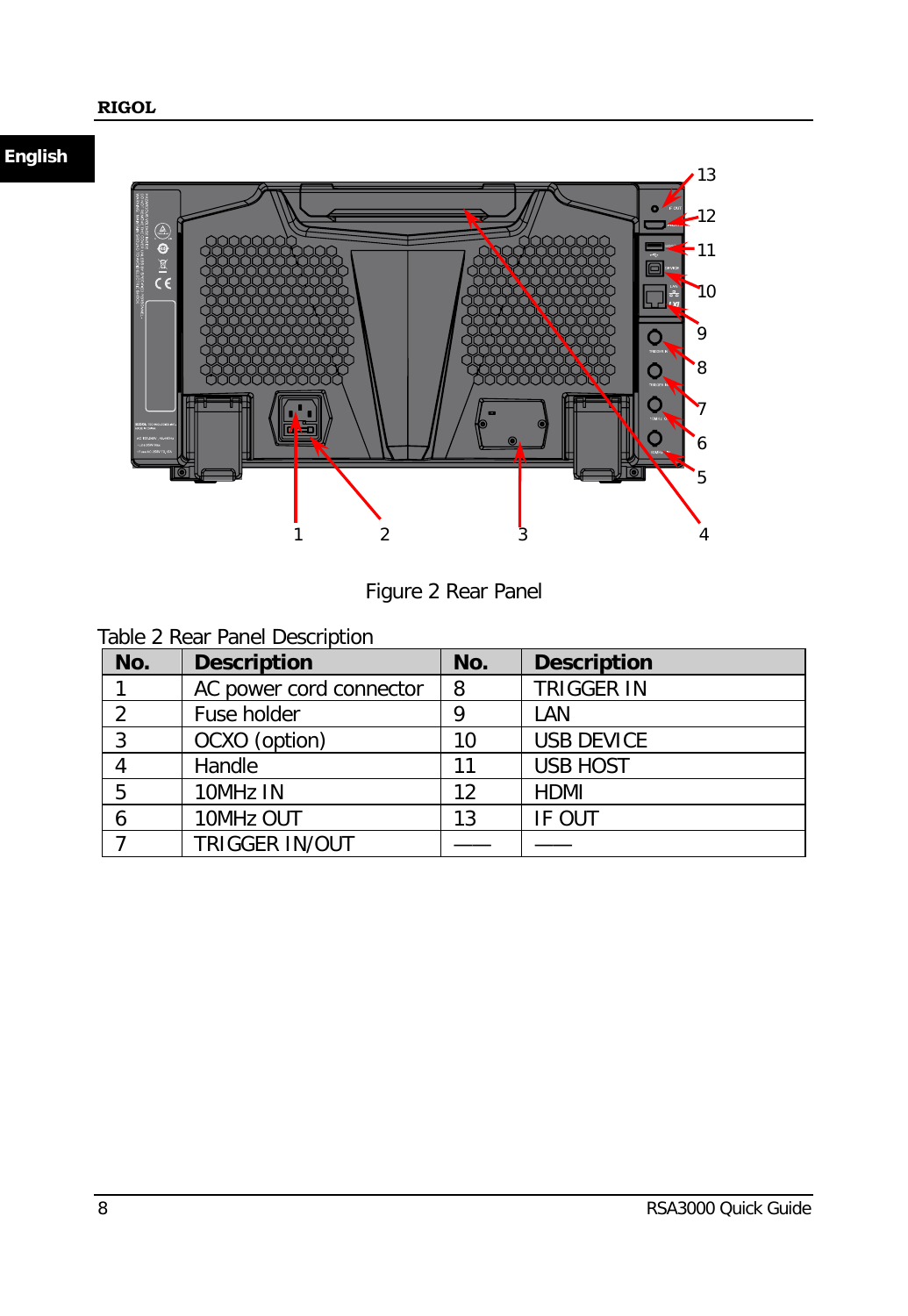

Figure 3 User Interface

<span id="page-10-0"></span>

|  | Table 3 User Interface Icons |  |
|--|------------------------------|--|
|  |                              |  |

| No.            | <b>Name</b>                    | <b>Description</b>                                                                                                                                                                                                                                                          |
|----------------|--------------------------------|-----------------------------------------------------------------------------------------------------------------------------------------------------------------------------------------------------------------------------------------------------------------------------|
|                | Reference level                | Displays the reference level value.                                                                                                                                                                                                                                         |
| $\mathfrak{D}$ | Measurement<br>result          | Displays the current measurement results for<br>the marker (when no marker exists, the<br>measurement results display frequency/span<br>value).                                                                                                                             |
| 3              | <b>RIGOL</b>                   | Indicates the company logo.                                                                                                                                                                                                                                                 |
| 4              | System status                  | Rmt: indicates remote operation.<br>Ext: indicates the external reference.<br>Uncal: indicates that the measurement has not<br>be calibrated.<br>PA on: indicates that the preamp has been<br>enabled.<br>TG on: indicates that the tracking generator<br>has been enabled. |
| 5              | Trace indicator <sup>[1]</sup> | Displays information about the trace and the                                                                                                                                                                                                                                |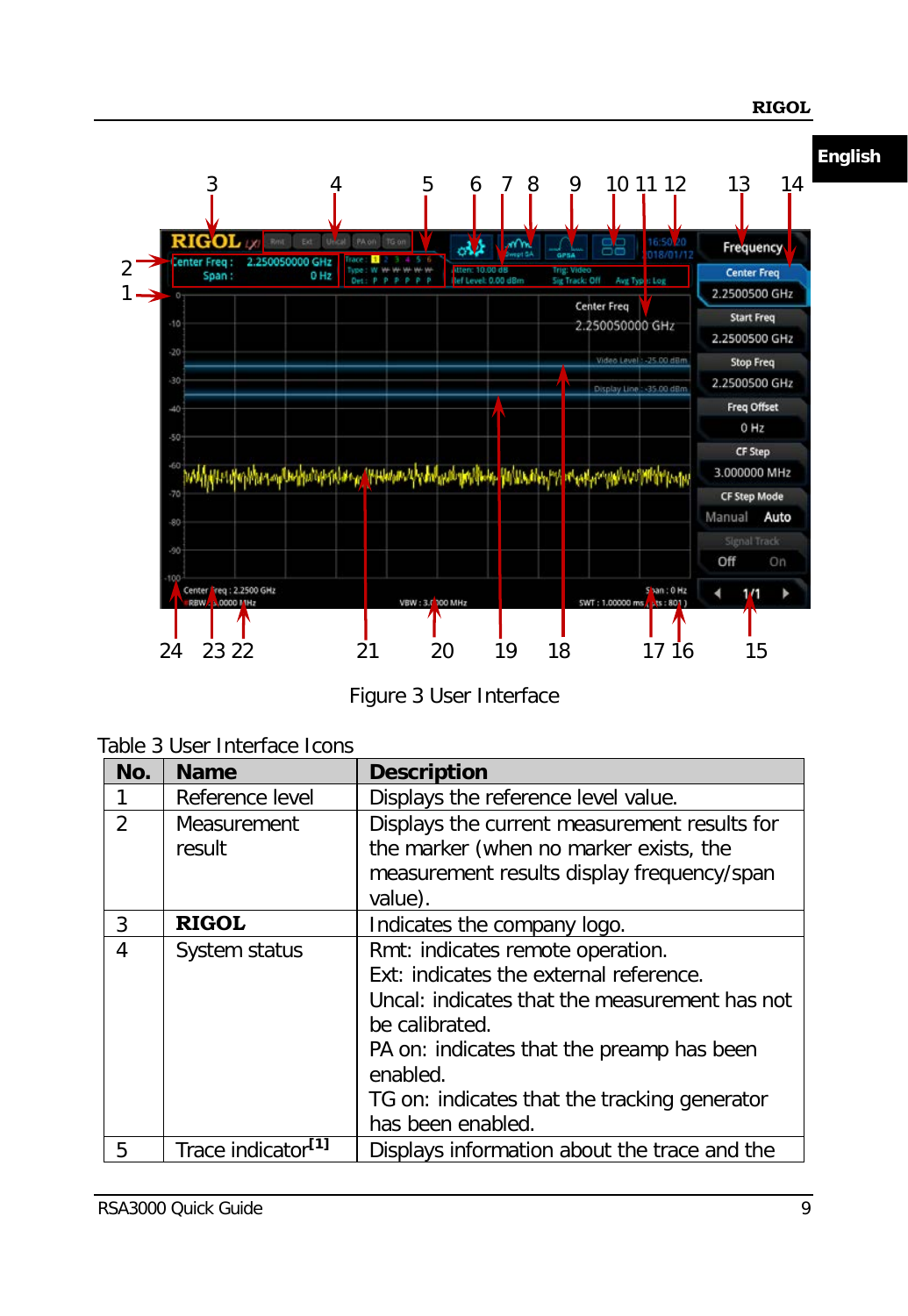|                |                |                         | detector.                                                                         |
|----------------|----------------|-------------------------|-----------------------------------------------------------------------------------|
| <b>English</b> | 6              | Information             |                                                                                   |
|                |                | setting                 | ne: indicates messages, such as the prompt                                        |
|                |                |                         | messages, alarm messages, and error                                               |
|                |                |                         | messages.                                                                         |
|                |                |                         | $\Box$ indicates the speaker. You can tune it up                                  |
|                |                |                         | and down to increase and decrease the                                             |
|                |                |                         | speaker volume, or set it to mute                                                 |
|                |                |                         | indicates the network settings. You can                                           |
|                |                |                         | configure network parameters.                                                     |
|                |                |                         | <b>External in Algency</b> : unlocks the front panel keys; $\frac{d}{dx}$ : locks |
|                |                |                         | the front panel keys.                                                             |
|                |                |                         | $\Box$ unlocks the touch screen; $\Box$ locks the                                 |
|                |                |                         | touch screen.                                                                     |
|                |                |                         | indicates that no USB storage device is                                           |
|                |                |                         | inserted; indicates that a USB storage                                            |
|                |                |                         | device has been inserted.                                                         |
|                | $\overline{7}$ | Measurement bar         | Displays measurement settings.                                                    |
|                | 8              | Measurement             | Displays the currently selected measurement                                       |
|                |                | function                | function.                                                                         |
|                | 9              | Working mode            | Displays the currently selected working mode.                                     |
|                | 10             | Function keypad         | Clicks the keypad to display the function                                         |
|                |                |                         | keypad interface.                                                                 |
|                | 11             | <b>Active function</b>  | Displays the current parameter and its value.                                     |
|                |                | area                    |                                                                                   |
|                | 12<br>13       | Time                    | Displays the system time.                                                         |
|                | 14             | Menu title<br>Menu item | Displays the currently selected menu name.                                        |
|                | 15             |                         | Displays the menu item of the current function.                                   |
|                |                | Menu page               | Shows the current page and the total number<br>of pages for the menu.             |
|                | 16             | Sweep time and          | Indicates the sweep time and the number of                                        |
|                |                | points                  | sweep points in swept mode.                                                       |
|                | 17             |                         | The frequency range of the current sweep                                          |
|                |                | Span or stop            | channel can be expressed by the combination                                       |
|                |                |                         | of center frequency and span or the                                               |
|                |                | frequency               | combination of start frequency and stop                                           |
|                |                |                         | frequency.                                                                        |
|                | 18             | Trigger level           | Indicates video trigger level.                                                    |
|                | 19             |                         | Indicates the readout reference and the                                           |
|                |                | Display line            | threshold criteria for the peak                                                   |
|                | 20             | <b>VBW</b>              | Indicates video bandwidth.                                                        |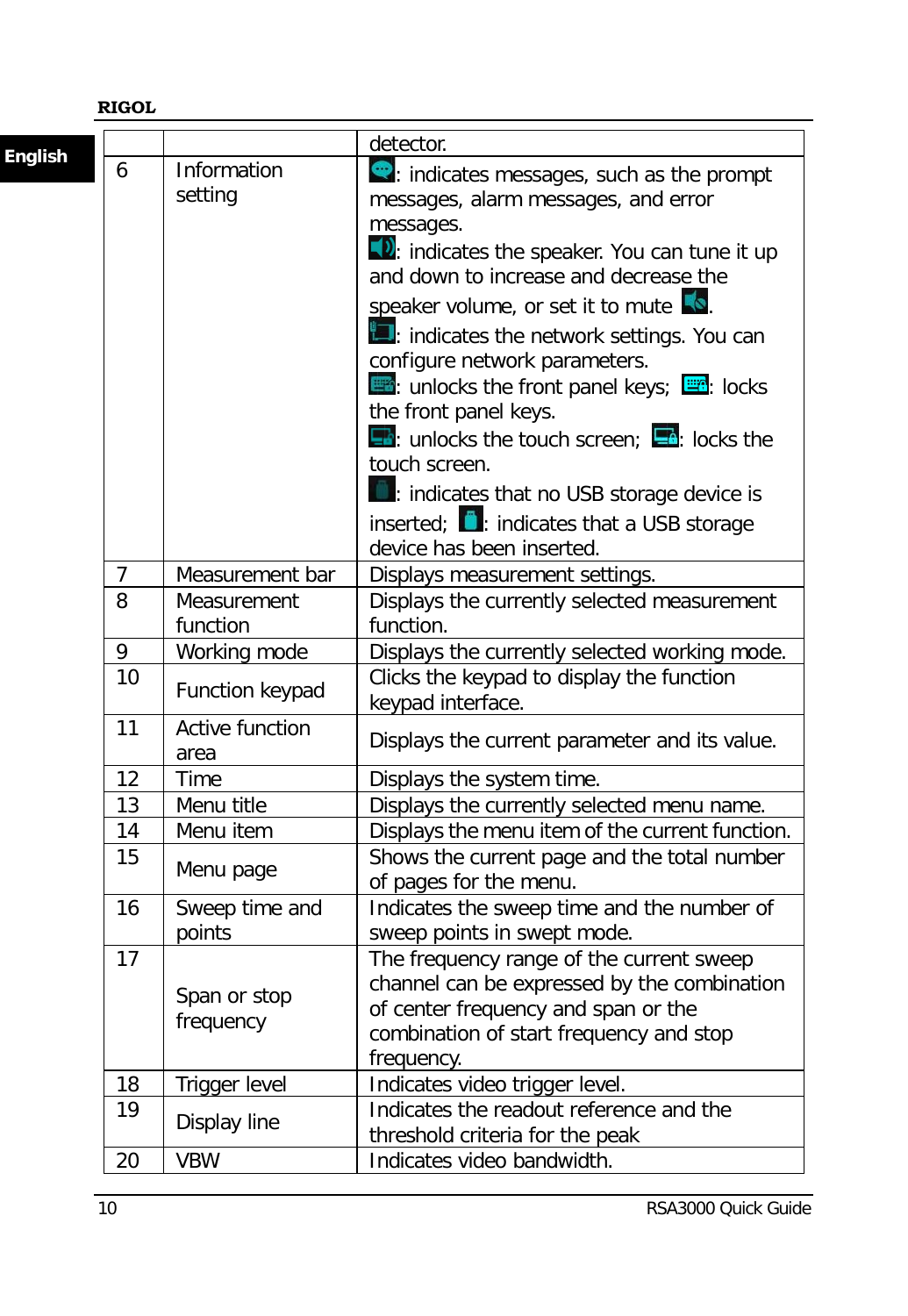| 21 | Spectrum line<br>display area | Indicates the display area for the spectrum<br>line.                                                                                                                                    | <b>English</b> |
|----|-------------------------------|-----------------------------------------------------------------------------------------------------------------------------------------------------------------------------------------|----------------|
| 22 | <b>RBW</b>                    | Indicates the resolution bandwidth.                                                                                                                                                     |                |
| 23 | Center or start<br>frequency  | The frequency range of the current sweep<br>channel can be expressed by the combination<br>of center frequency and span or the<br>combination of start frequency and stop<br>frequency. |                |
| 24 | scale                         | Indicates the scale indication in the Y axis.                                                                                                                                           |                |

**Note[1]:**

The display of the trace indicator is shown in the following figure:



- The first line displays the trace number. The color of the number is the same as that of the trace.
- The second line displays the trace type, including W (Clear/Write), A (Average), M (Maximum Hold), and m (Minimum Hold). The letters with different colors and in different forms show different meanings.
	- The letter in blue indicates that the trace is updating.
	- The letter in gray indicates that the trace is not updated.
	- The letter with strikethrough and in gray color indicates that the trace will neither be updated nor displayed.
	- The letter with strikethrough and in blue color indicates that the trace is updating but not displayed. It is useful in trace math operation.
- The third line displays the detector type of each trace, including N (Normal, only for GPSA), V (Voltage Average, only for GPSA), P (Positive Peak), p (Negative Peak), S (Sample), R (RMS Average, only for GPSA), Q (Quasi Peak, option, only for GPSA) and A (Average, only for RTSA). If it shows "f", it indicates that it is math operation trace. The letter in blue in the third line (detector type) indicates that the detector is in auto state; the letter in white indicates that it is in manual state.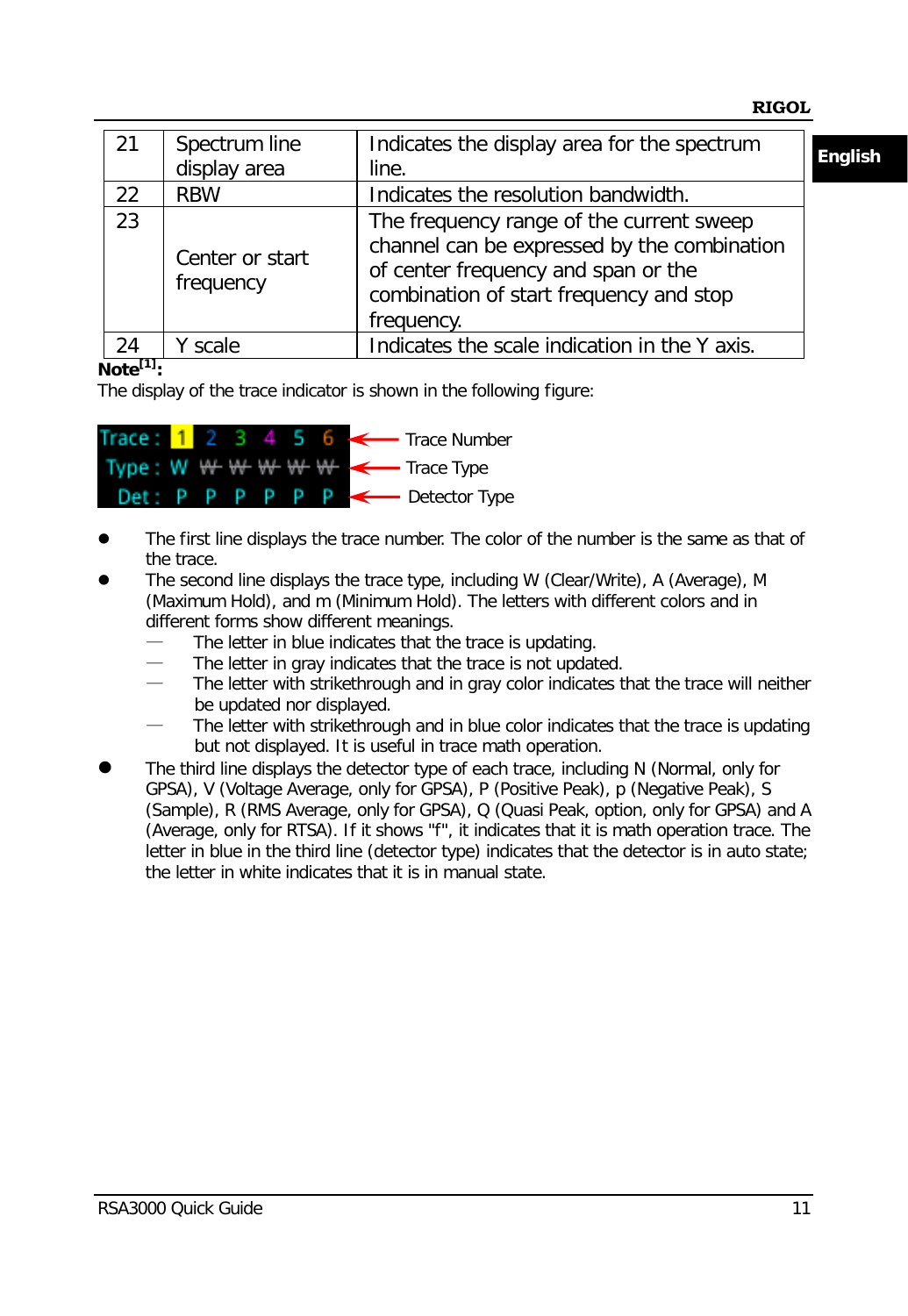### **English To Prepare for Use**

### **To Adjust the Supporting Legs**

You can unfold the supporting legs to use them as stands to tilt the instrument upwards for easier operation and observation. You can also fold the supporting legs for easier storage or shipment when the instrument is not in use.



Figure 4 To Adjust the Supporting Legs

### **To Connect to AC Power**

Please use the power cord provided in the accessories to connect the spectrum analyzer to the AC power source. The AC power supply specification of this spectrum analyzer is 100-240 V, 45-440 Hz. The power consumption of the instrument cannot exceed 95 W. When the spectrum analyzer is connected to the AC power source via the power cord, the instrument automatically adapts to the voltage range, and you do not need to select the voltage range manually.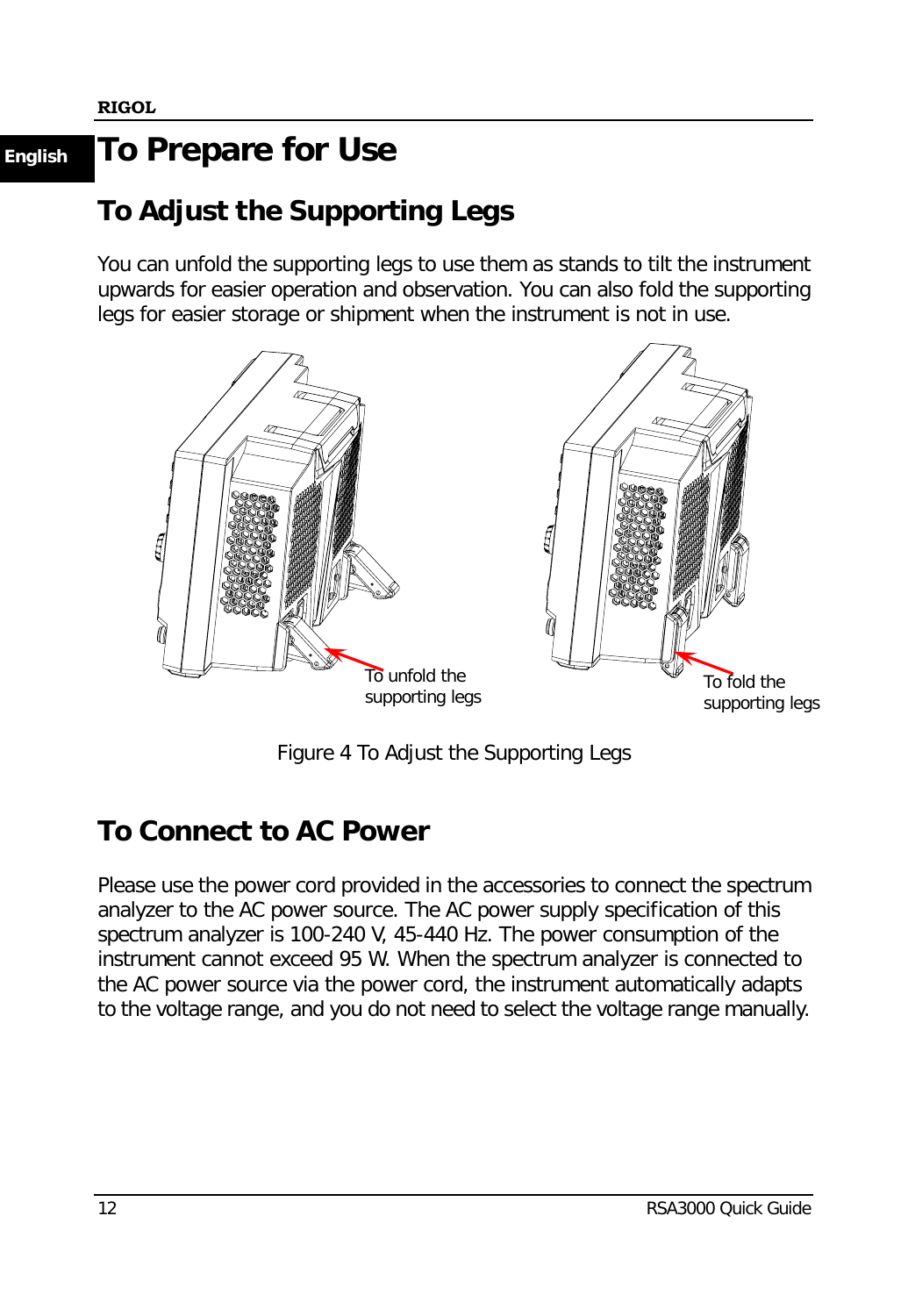**English**





**CAUTION** To avoid electric shock, ensure that the instrument is correctly grounded.

### **Turn-on Checkout**

After connecting the instrument to the power source properly, press the Power key on the front panel to start the spectrum analyzer. Then, you will see an initial splash screen. Following the start-up screen which shows the start-up initialization process information, the sweep curve is displayed.

### **Self-calibration**

After the instrument starts, execute self-calibration. Press **System** → Alignment → Align Now, and then the instrument will perform self-calibration with the internal calibration source.

### **To Set the System Language**

RSA3000 series spectrum analyzer supports multiple system languages. You can press **System Language** to switch the system language.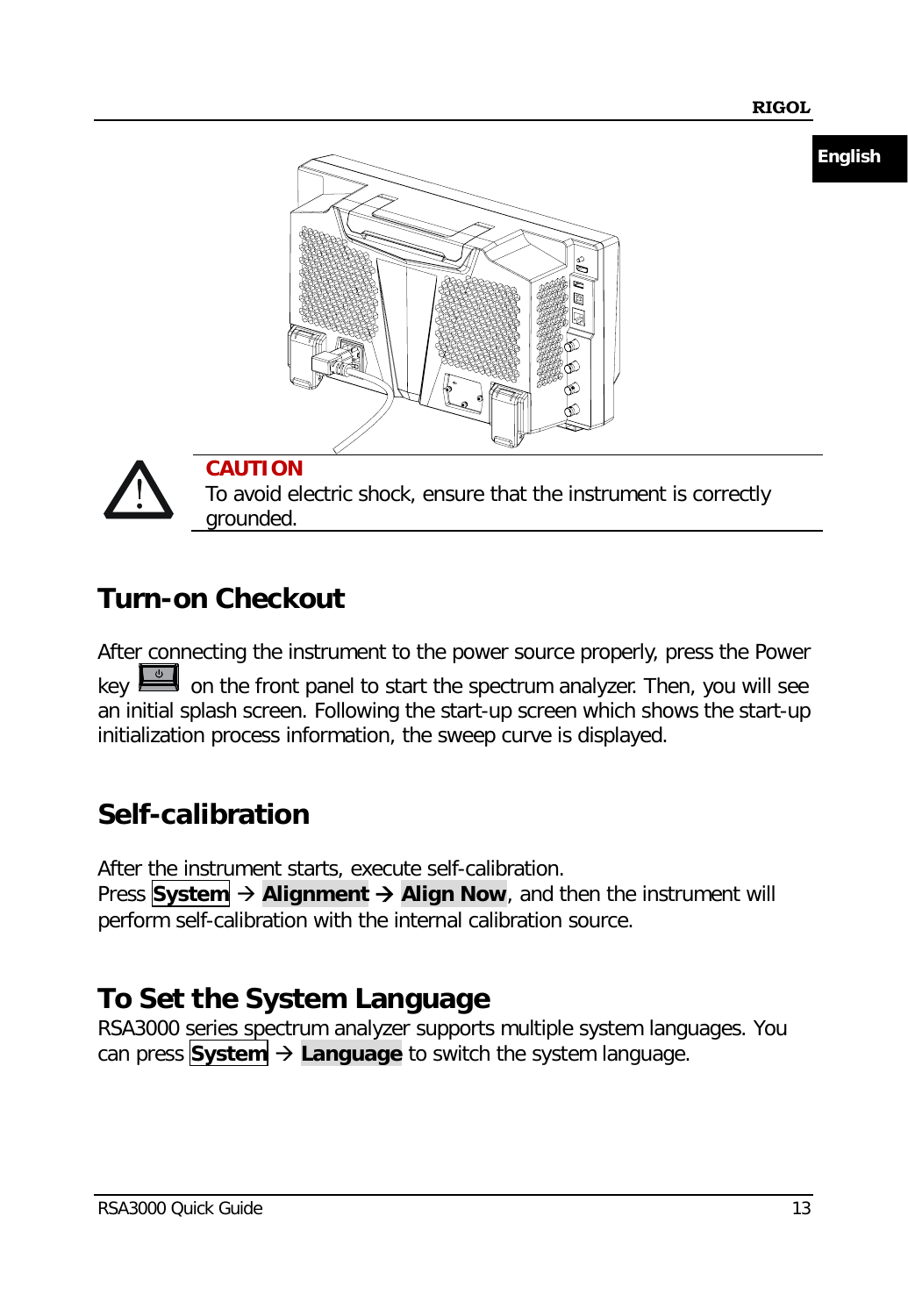### **English Basic Operations**

### **Mouse/Keyboard/Touch Screen Operation Rule**

### **Mouse Operation Rule**

Connect the mouse (note that only the left-click operation is supported; the scroll and right-click operations with the mouse are not supported) to the spectrum analyzer via the USB HOST interface to perform the following operations:

- 1. Click to select the menu and window.
- 2. Press and hold the left mouse button to drag the data displayed on the graticule or move the slide bar.
- 3. Double-click the data displayed on the graticule and then the data will be appeared at the right-corner.
- 4. Under the Marker function, you can only use the mouse to move a marker, but unable to add a marker with the mouse.

### **Keyboard Operation Rule**

Connect the keyboard to the spectrum analyzer via the USB HOST interface, and then use the shortcut keys on the keyboard to perform the same function as what you do with the front panel keys.

| <b>Front Panel Key</b>    | Keyboard Shortcut Key <sup>[1]</sup> |
|---------------------------|--------------------------------------|
| Mode                      | Alt $+$ o                            |
| Mode Setup <sup>[2]</sup> | Shift $+$ 0                          |
| Meas                      | Alt $+$ e                            |
| Meas Setup <sup>[2]</sup> | Shift $+e$                           |
| Auto Tune                 | $Ctrl + Alt + a$                     |
| Preset                    | $Ctrl + Alt + p$                     |
| FREQ <sup>[2]</sup>       | Shift $+$ f                          |
| SPAN <sup>[2]</sup>       | Shift $+$ s                          |
| AMPT <sup>[2]</sup>       | Shift $+ a$                          |
| $BW^{[2]}$                | Shift $+ b$                          |
| Trace <sup>[2]</sup>      | Shift $+$ t                          |
| $Sweep^{2}$               | Shift $+ w$                          |

<span id="page-15-0"></span>Table 4 Matching Relations between the Front Panel Keys and the Keyboard Shortcut Keys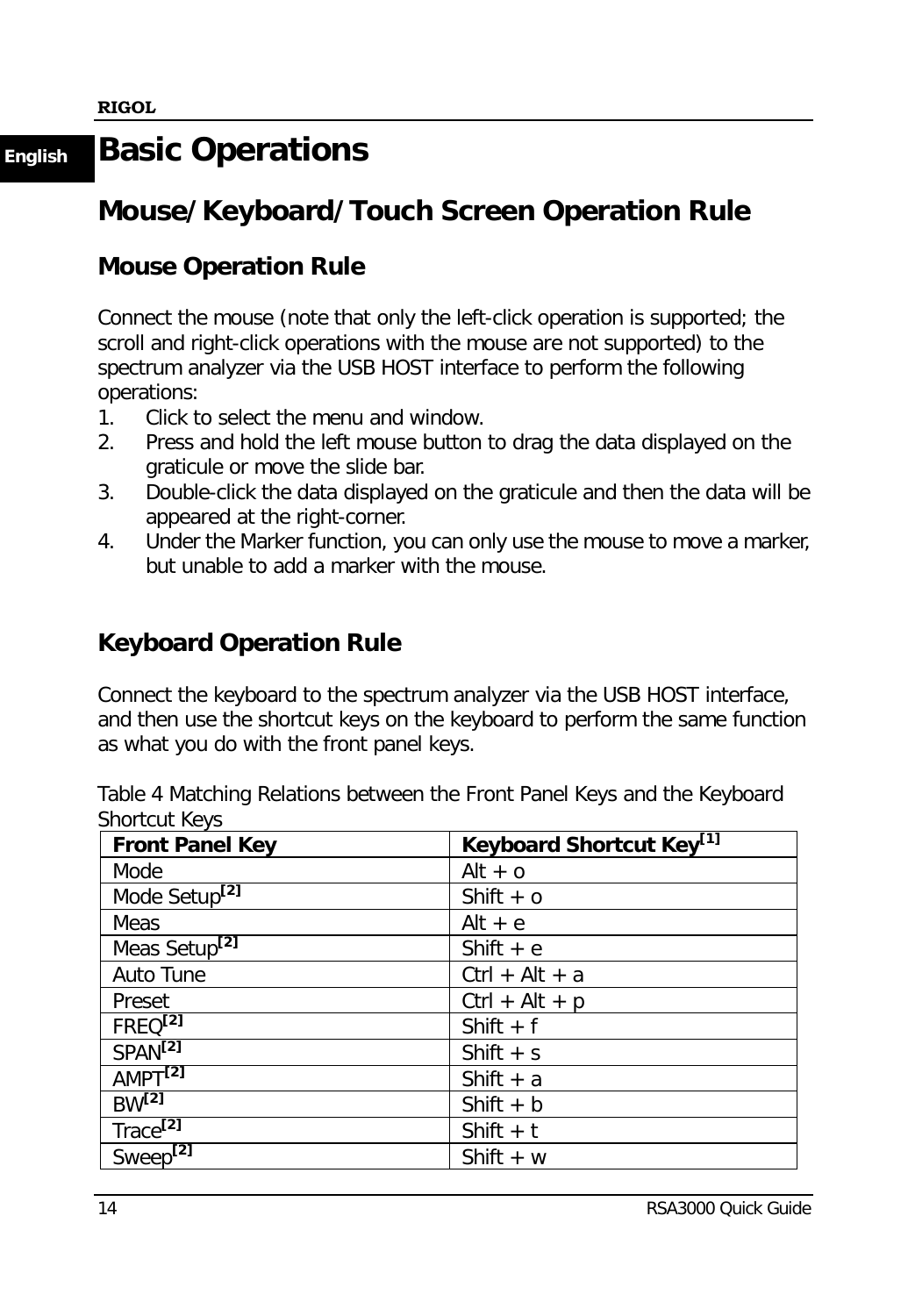| Input Output <sup>[2]</sup>                  | Shift $+ i$                                                                                                  | <b>English</b> |
|----------------------------------------------|--------------------------------------------------------------------------------------------------------------|----------------|
| $TG^{[2]}$                                   | Shift $+$ g                                                                                                  |                |
| Cont                                         | F11                                                                                                          |                |
| Marker <sup>[2]</sup>                        | Shift $+$ m                                                                                                  |                |
| Marker -> <sup>[2]</sup>                     | Shift $+ k$                                                                                                  |                |
| Single                                       | F <sub>12</sub>                                                                                              |                |
| Peak <sup>[2]</sup>                          | Shift $+$ p                                                                                                  |                |
| Marker Function <sup>[2]</sup>               | Shift $+ u$                                                                                                  |                |
| Trigger <sup>[2]</sup>                       | Shift $+ r$                                                                                                  |                |
| System <sup>[2]</sup>                        | Shift + $y$                                                                                                  |                |
| File                                         | $Ctrl + f$                                                                                                   |                |
| User                                         | $Ctrl + u$                                                                                                   |                |
| Recall                                       | $Ctrl + r$                                                                                                   |                |
| Save                                         | $Ctrl + s$                                                                                                   |                |
| Quick save                                   | $Ctrl + Alt + q$                                                                                             |                |
| Help                                         | $Alt + F1$                                                                                                   |                |
| Key<br>Lock                                  | $Alt + F2$                                                                                                   |                |
| Touch<br>Lock                                | $Alt + F3$                                                                                                   |                |
| $\blacksquare$                               | $Alt + F4$                                                                                                   |                |
| 1日                                           | $Alt + F5$                                                                                                   |                |
| o<br>O                                       | Page Up                                                                                                      |                |
|                                              | Page Down                                                                                                    |                |
| 11 numeric keys                              | Numeric keys on the keyboard: 10<br>numeric numbers (1, 2, 3, 4, 5, 6, 7,<br>8, 9, 0) and a decimal point(.) |                |
| $^{+}$                                       | $\ddot{}$                                                                                                    |                |
|                                              |                                                                                                              |                |
| Esc                                          | Esc                                                                                                          |                |
| <b>Back</b>                                  | Backspace                                                                                                    |                |
| Enter                                        | Enter                                                                                                        |                |
| Arrow keys (Up/Down/Left/Right<br>arrow key) | $\uparrow, \downarrow, \leftarrow, \rightarrow$                                                              |                |
| 7 menu softkeys from top to bottom           | $\overline{F}$ 1 to F7                                                                                       |                |

Note<sup>[1]</sup>: Except the keyboard shortcut keys mentioned in the above table, all the other keys on the keyboard do not work for the menu operation.

Note<sup>[2]</sup>: When the Caps Lock key is enabled, every letter you type would be in uppercase, even if you're not holding down the "Shift" key. If disabled, you have to press down "Shift" and the specified letter on the keyboard at the same time to input the letter in uppercase. For example, if you want to execute the Shift+f shortcut key operation, you only need to press "f" on the premise that the Caps Lock key is enabled.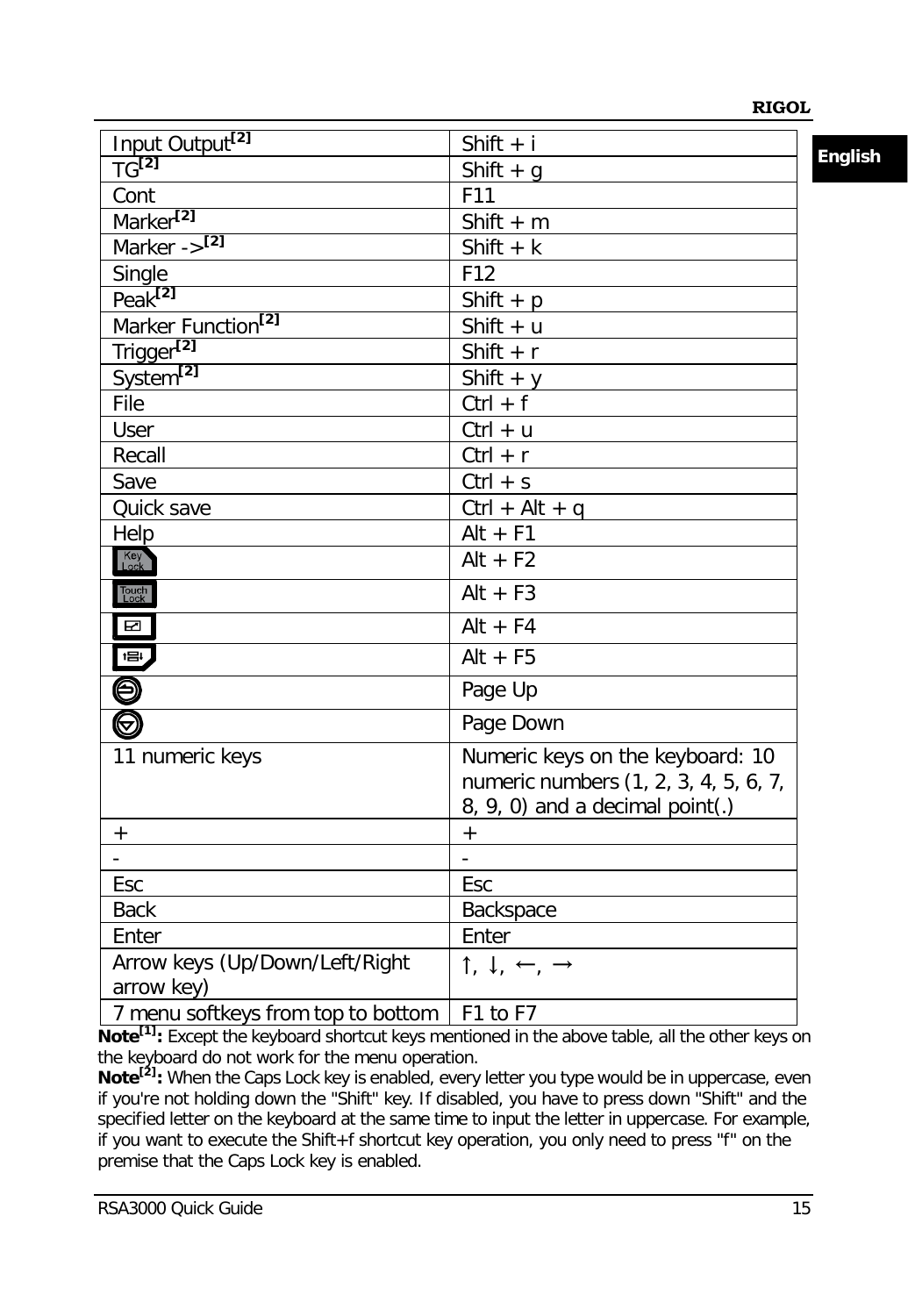### **English Touch Screen Operation Rule**

RSA3000 has a 10.1-inch capacitive multi-touch screen that supports touch gestures.

- 1. When operating on the menus other than the Marker menu:
	- Tap the trace window, then slide left and right to modify the center frequency; slide up and down to modify the reference level.
	- Stretch two fingers horizontally in the trace window to decrease the span, and pinch the fingers horizontally to increase the span. Stretch two fingers in the vertical direction to decrease the Y-axis scale, and pinch the fingers vertically to increase the Y-axis scale.
- 2. When operating on the Marker menu:
	- In the empty space of the screen trace region, press and hold the region to add one new marker.
	- Tap and hold one marker to drag the marker.

### **Menu Operation**

There are 6 types of menus according to their operation modes. Each type of menu and its operation method are introduced below.

### **1. Parameter Input**



**2. State Switching**



Select the menu and use the numeric keys to modify the value directly. For example, to modify center frequency, first select **Center Freq**, and then input the desired value. Then, press **Enter** to complete parameter input.

Press the corresponding menu key to switch between the sub-options.

For example, press **Signal Track**, and then you can switch between "On" and "Off" to enable or disable the signal tracking function.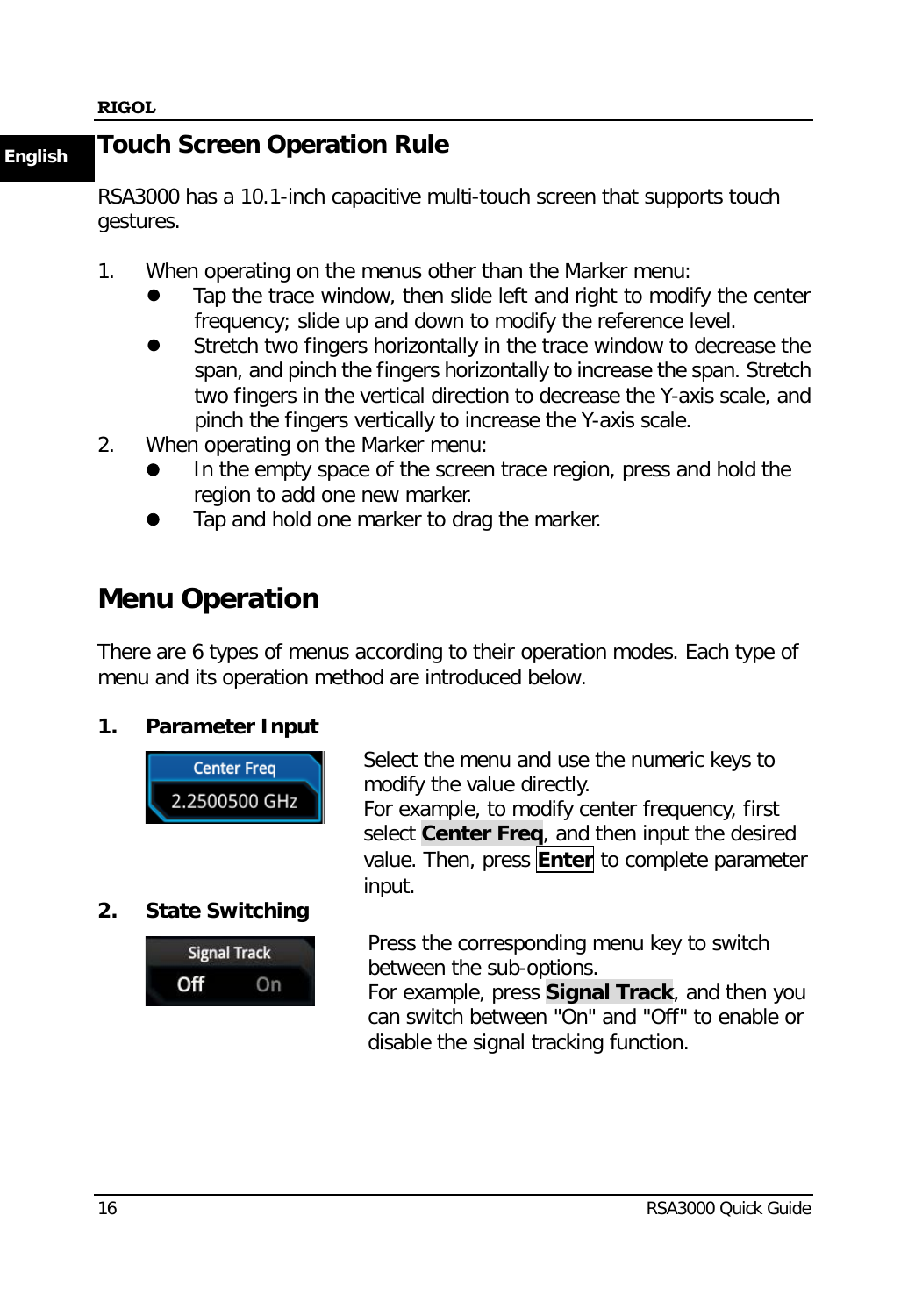### **English 3. Enter Lower-level Menu (with parameter)**



Press the corresponding menu key to enter the lower-level menu and change the currently selected option. The parameter type in the upper-level menu will be changed when you return to the upper-level menu again. For example, press **Y Axis Unit** to enter the lower-level menu. Select **dBm** and then automatically return to the previous menu. Then, the unit of Y axis will be changed to dBm.

### **4. Enter Lower-level Menu (without parameter)**



Press the corresponding menu key to enter the lower-level menu. For example, press **Peak Config** to enter the lower-level menu directly.

### **5. Direct Execution**



Press the key to execute the corresponding function.

For example, press **Mkr->CF** to set the center frequency of the analyzer to the frequency of the current marker.

#### **6. State Selection**



Press the corresponding menu key and modify the parameters, and then go back to the previous menu. For example, press **Source Free Run** to select free trigger. The analyzer is in Free Run state at present.

### **Tip:**

The above menu operations can be executed by touch gestures or clicking with the externally connected mouse. Also, you can connect to the keyboard and use the shortcut keys to perform the above menu operations. For the matching relations between the front panel keys and the keyboard shortcut keys, refer to [Table 4.](#page-15-0)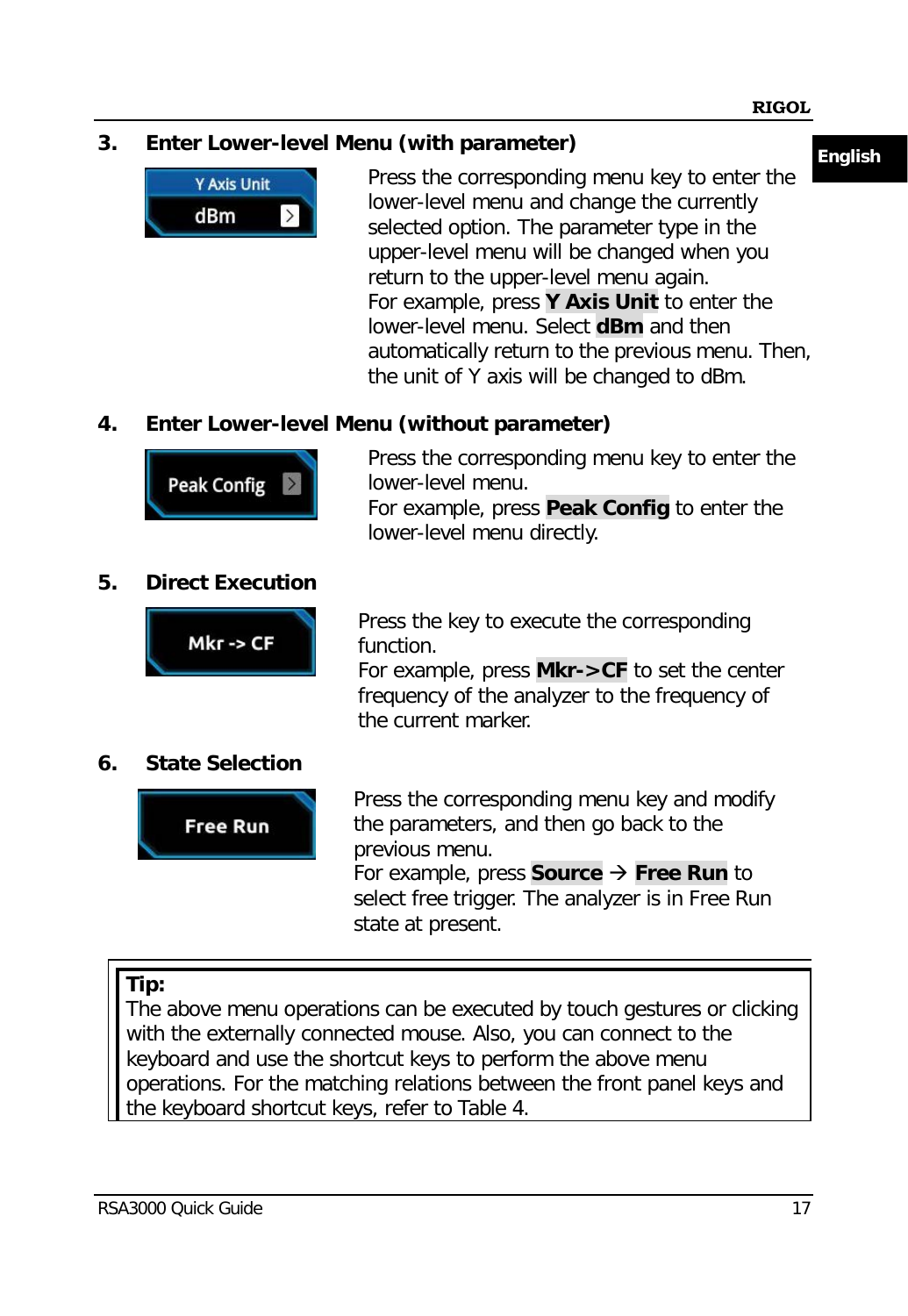### **English Parameter Setting**

You can enter the desired parameter values by using the numeric keys, the knob, or arrow keys on the front panel. Also, you can set the parameters by using the touch screen, the keyboard or the mouse. This section takes an example (set the center frequency to 800 MHz) to describe six methods of parameter setting.

### **1. Use the numeric keys**

- 1) Press **FREQ Center Freq**;
- 2) Input 800 using the numeric keys;
- 3) Select the desired unit (MHz) from the pop-up menu.

### **2. Use the knob**

When the parameter is editable, turn the knob clockwise to increase or counterclockwise to decrease the parameter value at the specified step.

- 1) Press **FREQ Center Freq**;
- 2) Rotate the knob until the parameter is set to the desired value (800 MHz).



Figure 5 Knob

#### **3. Use the arrow keys**

When the parameter is editable, use the arrow keys to increase or decrease the parameter value at the specific step. Note that the step sizes for the Up/Down arrow key and the Left/Right arrow key are different.

- 1) Press **FREQ Center Freq**;
- 2) Press the Up/Down arrow key or the Left/Right arrow key until the parameter is set to the desired value (800 MHz).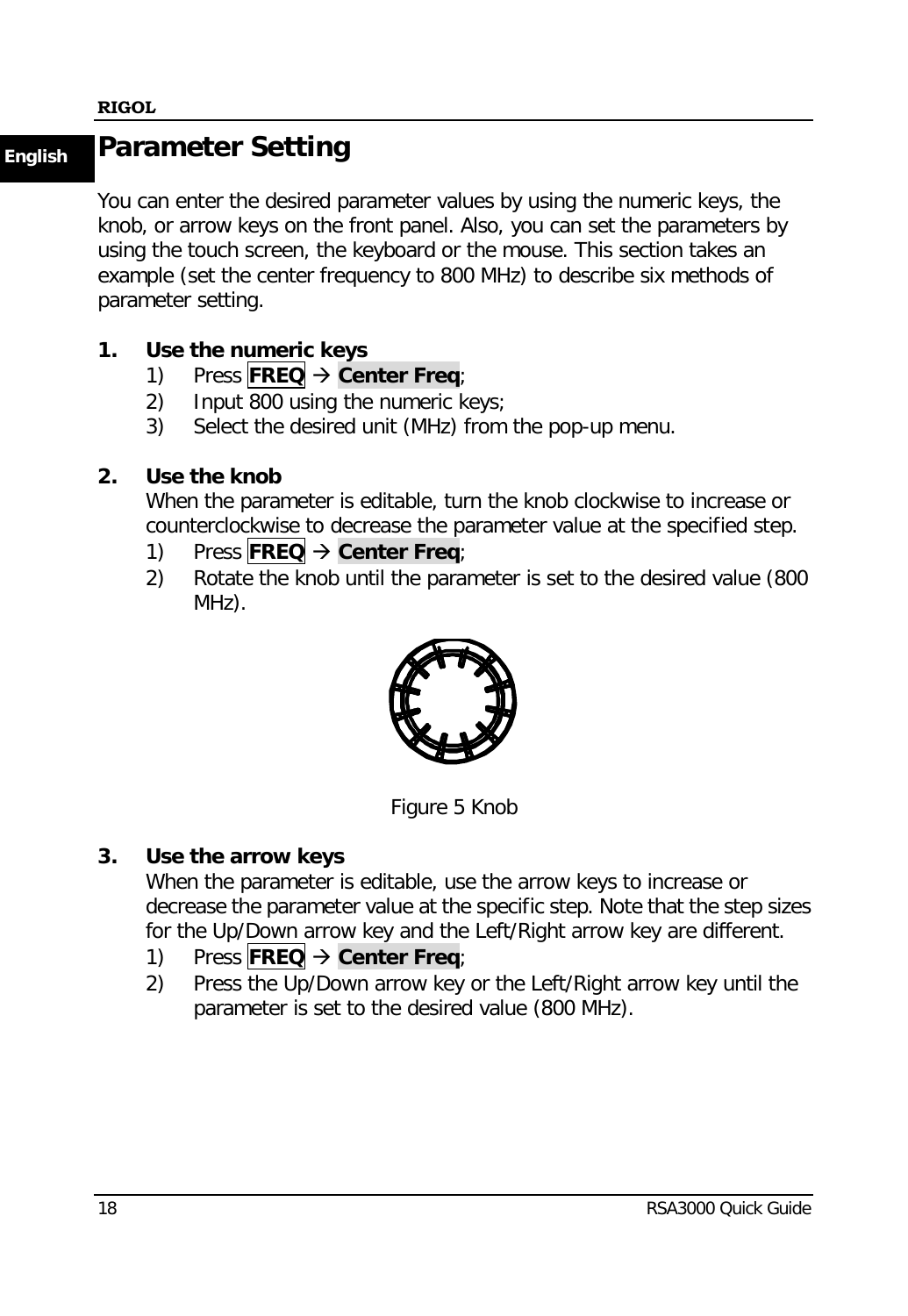**English**



Figure 6 Arrow Keys

### **4. Use the touch screen**

- 1) Touch the screen to select the function keypad icon  $\frac{12}{100}$  at the upper-right corner. Then, the function keypad is displayed. Touch "**FREQ**";
- 2) Click **Center Freq**;
- 3) Then the numeric keypad is displayed. Input 800, and select the desired unit "MHz".

### **5. Use the keyboard**

- 1) Press "Shift  $+$  f" to open the Frequency menu:
- 2) Press "F1" to select **Center Freq**;
- 3) Input 800 by using the numeric keys;
- 4) Press "F2" to select the desired unit (MHz) from the pop-up menu.

For the matching relations between the front panel keys and the keyboard shortcut keys, refer to [Table 4.](#page-15-0)

### **6. Use the mouse**

- 1) Click with the mouse to select the function keypad icon  $\frac{12}{100}$  at the upper-right corner of the screen. Then, the function keypad is displayed. Click "**FREQ**";
- 2) Click **Center Freq**;
- 3) Then the numeric keypad is displayed. Input 800, and select the desired unit "MHz".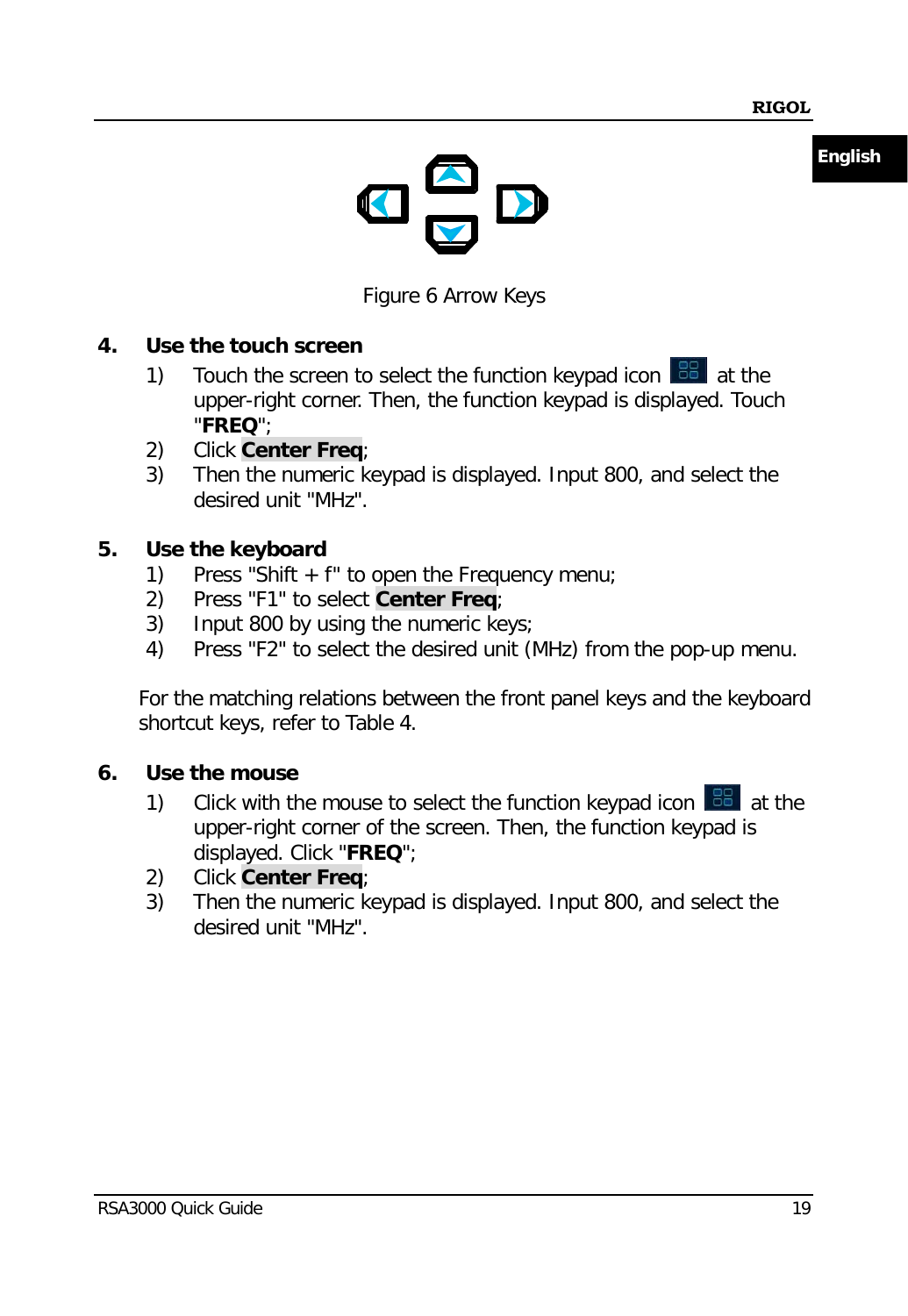### **English To Use the Built-in Help System**

The built-in help system provides information about every function key on the front panel and every menu softkey.

### **1. Get the built-in help information**

Press **Help** and a prompt message about how to obtain help information will be shown on the screen. Then, press the key that you want to know about its usage, and then the relevant help information for the key will be shown on the screen.

#### **2. Page up/down operation**

If the help information is displayed in several pages, you can press the arrow keys or use the knob to page up and down the help information.

#### **3. Close the current help information**

When the help information is displayed on the screen, perform any one of the following operations to close the currently displayed help information dialog box:

- press **Esc**;
- press the **Help** key again;
- click "Ok" in the displayed help information dialog box.

#### **4. Get the help information of the menu key**

Press **Help**, and the help information display window is displayed on the screen. Then, press the menu key and the help information of the corresponding menu item is displayed.

#### **5. Get the help information of any function key**

Press **Help**, and the help information display window is displayed on the screen. Then, press any function key and the corresponding function help information is displayed.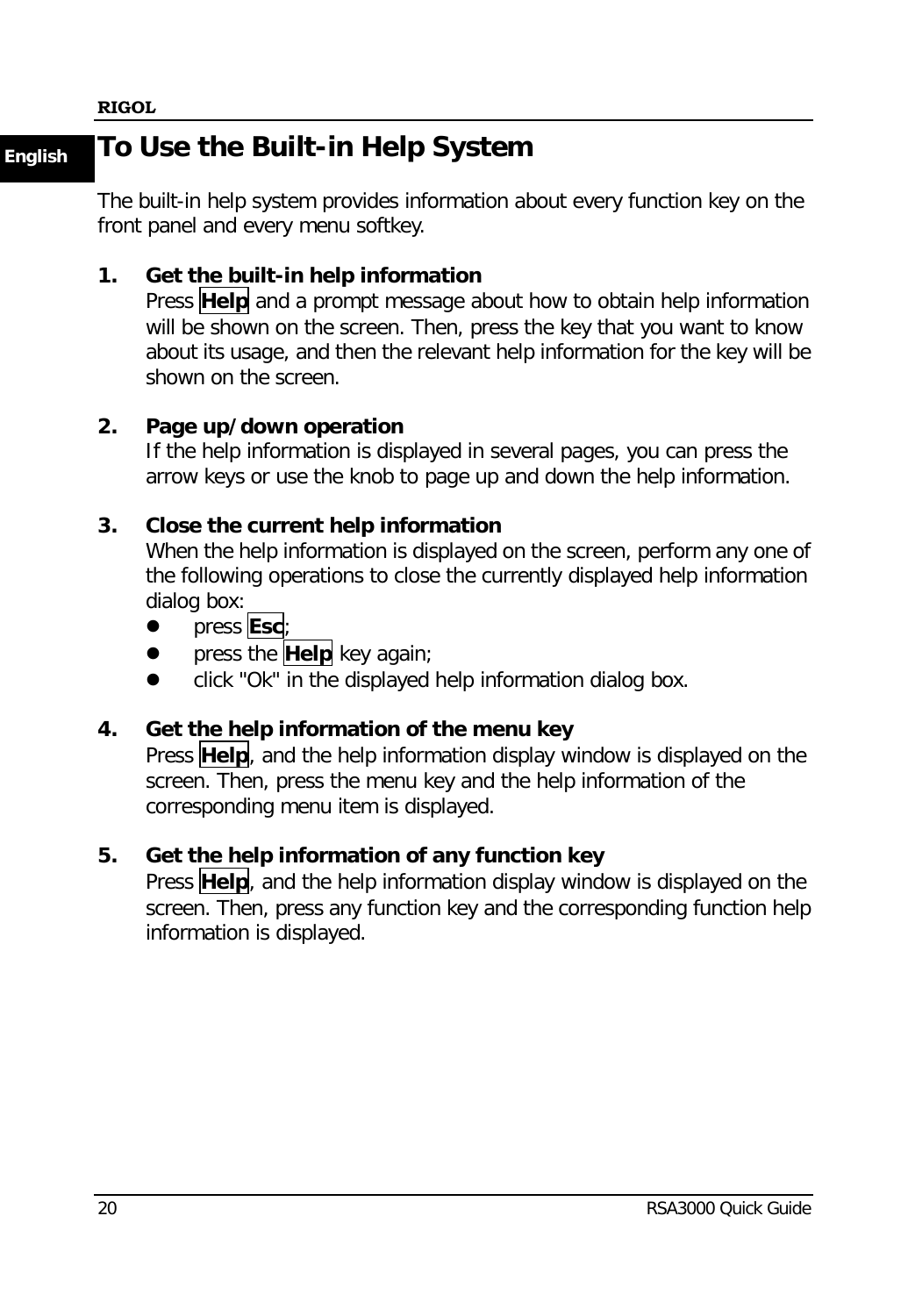### **Fuse Replacement English**

If you need to replace the fuse, use only the specified fuse (AC 250 V, T3.15 A) and perform the following operations:

- 1. Turn off the instrument, cut off the power, and remove the power cord.
- 2. Use a small straight slotted screwdriver to pry out the fuse holder.
- 3. Take out the fuse.
- 4. Replace the old fuse with a specified fuse.
- 5. Install the fuse holder.



Figure 8 Fuse Replacement



### **WARNING**

To avoid electric shock, please ensure that the instrument has been turned off, the power source has been cut off, and the fuse to be used conforms to the fuse rating.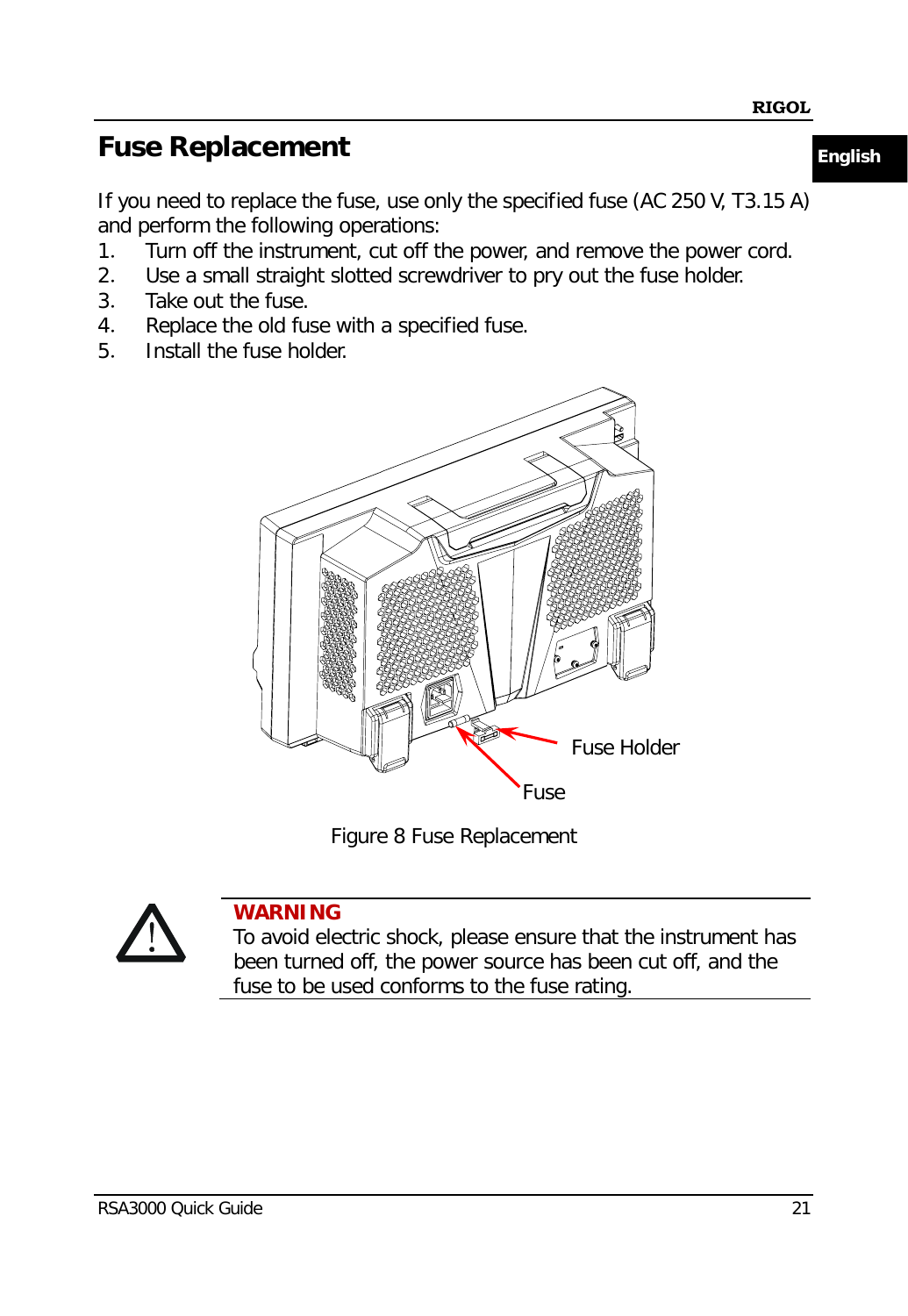### **English Working Mode Setting**

RSA3000 provides two working modes: GPSA (general purpose spectrum analyzer) and RTSA (real-time spectrum analyzer). Press **Mode** to select the working mode.

**Note:** In different working modes, the functions of the keys on the front panel may be different. Press **Help** to display the help information of the current working mode. If you need help information for other modes, exit the help interface first. Then select the desired working mode and obtain the corresponding help information.

#### **1. GPSA**

GPSA adopts two analysis methods: swept and FFT. GPSA can not only carry out frequency domain analysis, but also time domain (zero span) analysis.

Select GPSA. In this working mode, you can press **Meas** to select multiple measurements..

### **2. RTSA**

RTSA provides the real-time signal analysis function, which can capture the complex signal seamlessly.

Select RTSA. In this working mode, you can also press **Meas** to select multiple measurements.

You can also press **Mode Setup** to open the global parameter setting menu for the selected working mode under **Mode**. If no working mode is currently selected, when you power on the instrument, it selects GPSA mode by default.